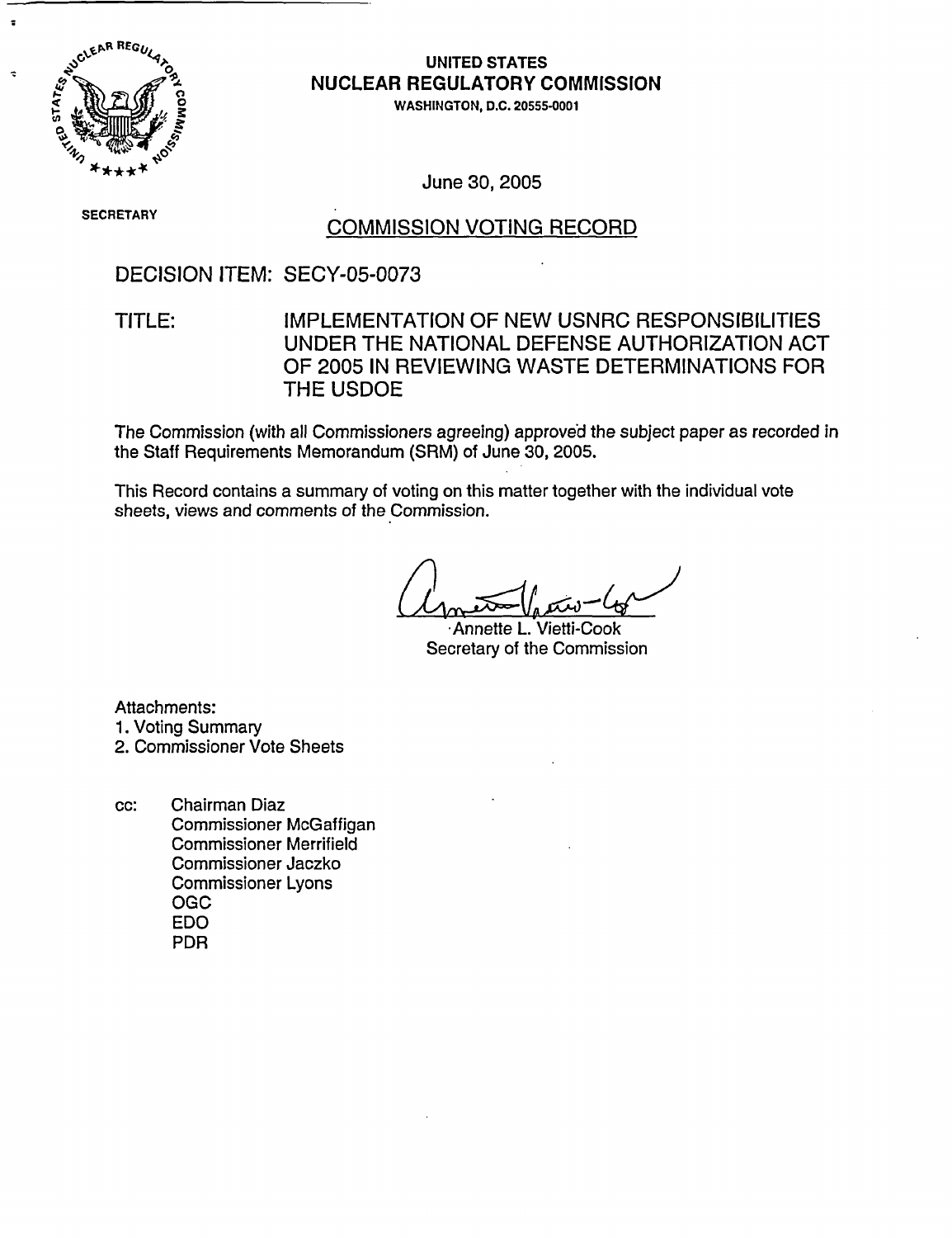### VOTING SUMMARY - SECY-05-0073

 $\ddot{\bullet}$ 

 $\ddot{z}$ 

## RECORDED VOTES

|                         | <b>NOT</b>   |                                          |    |             |
|-------------------------|--------------|------------------------------------------|----|-------------|
|                         |              | APRVD DISAPRVD ABSTAIN PARTICIP COMMENTS |    | <b>DATE</b> |
| CHRM. DIAZ              | X            |                                          | X  | 6/22/05     |
| COMR. McGAFFIGAN        | $\mathsf{X}$ |                                          | X. | 6/7/05      |
| <b>COMR. MERRIFIELD</b> | X,           |                                          | X. | 5/17/05     |
| COMR. JACZKO            | X            |                                          | X. | 6/23/05     |
| <b>COMR. LYONS</b>      | X            |                                          | X  | 6/13/05     |

### COMMENT RESOLUTION

 $\ddot{\phantom{1}}$ 

In their vote sheets, all Commissioners approved the staff's recommendation and provided some additional comments. Subsequently, the comments of the Commission were incorporated into the guidance to staff as reflected in the SRM issued on June 30, 2005.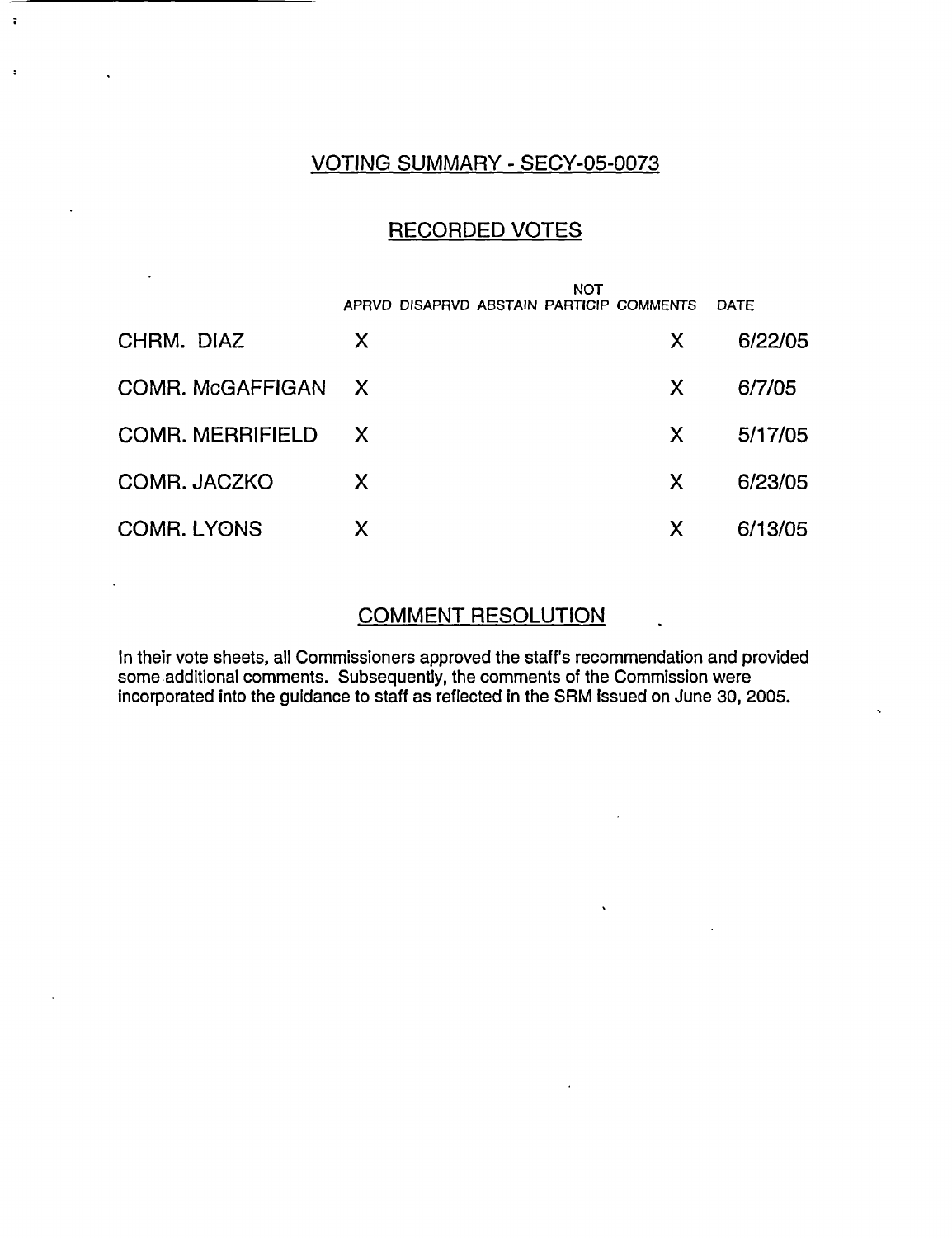# RESPONSE SHEET

| TO:               | <b>Annette Vietti-Cook, Secretary</b>                                                                                                                                                                                                                                         |
|-------------------|-------------------------------------------------------------------------------------------------------------------------------------------------------------------------------------------------------------------------------------------------------------------------------|
| <b>FROM:</b>      | <b>CHAIRMAN DIAZ</b>                                                                                                                                                                                                                                                          |
| <b>SUBJECT:</b>   | SECY-05-0073 - IMPLEMENTATION OF NEW U.S.<br><b>NUCLEAR REGULATORY COMMISSION</b><br><b>RESPONSIBILITIES UNDER THE NATIONAL</b><br>DEFENSE AUTHORIZATION ACT OF 2005 IN<br><b>REVIEWING WASTE DETERMINATIONS FOR THE</b><br><b>U.S. DEPARTMENT OF ENERGY</b><br>$w$ /comments |
|                   | Approved XX1 Pisapproved _____<br>Abstain                                                                                                                                                                                                                                     |
| Not Participating |                                                                                                                                                                                                                                                                               |

# COMMENTS:

I approve, subject to the attached comments.

<u>XIXIVI</u><br>SIGNATUR<del>E</del>  $\frac{\mu_{\text{max}} 22,05}{\mu_{\text{max}} 22,05}$ 

Entered on "STARS" Yes  $1/$ No \_\_

**BO:114V 8-XVHSO**  $U_0$  *J B H V H BEC.D*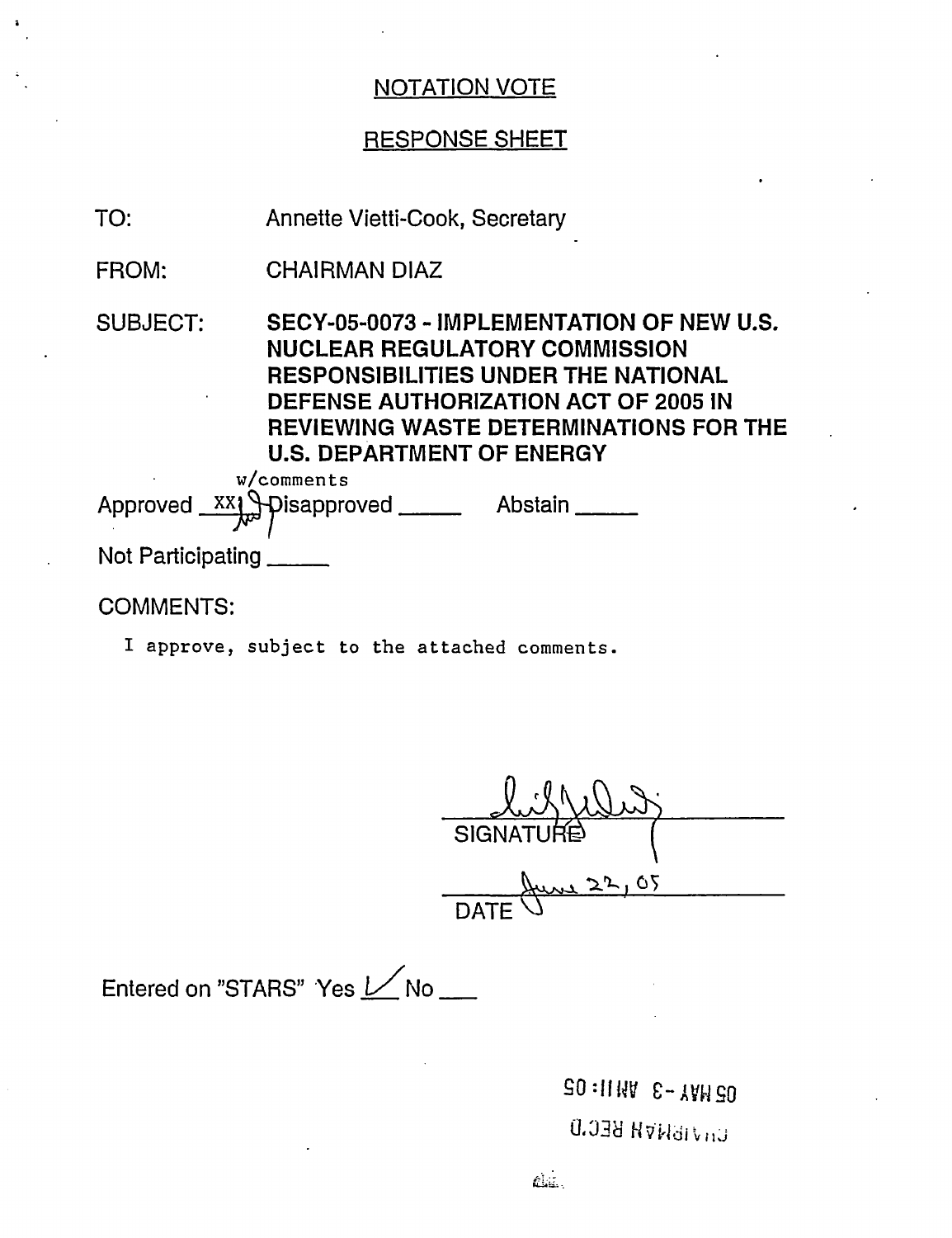#### CHAIRMAN DIAZ'S COMMENTS ON SECY-05-0073

I approve the staffs plans for implementing the NRC's new responsibilities under the National Defense Authorization Act of 2005 in reviewing waste determinations for the U.S. Department of Energy, as described in SECY-05-0073, subject to the following comments. First, I agree with Commissioner Merrifield that the staff should continue to brief the Commission Technical Assistants as additional reviews are completed until the Standard Review Plan (SRP) is implemented and thereafter only for reviews involving unusual or unique circumstances. Second, I agree with Commissioner Merrifield that the staff should ensure that it informs the Commission, through a Technical Assistants briefing or other mechanism, how the staff intends to implement the unique monitoring activities to ensure compliance, report findings of noncompliance, and coordination with affected State representatives. Third, similar to Commissioner Merrifield, I recommend that the staff utilize ICRP-26 methodology to the extent feasible in assessing dose, even if the staff also has to calculate certain doses using outdated ICRP-2 methodology. Finally, the staff should provide the completed Standard Review Plan to Commission for information and brief the Commission or the Commission's Technical assistants prior to its adoption.

I would also note, however, that ACNW has indicated to NMSS that they will need .9 FTE and \$10,000 for travel in FY06 and FY07. The Commission approved ACNW's action plan for FY2005-2006, including WIR as a tier-one topic, under the assumption that it would be accomplished with currently budgeted resources. The Commission's envisioned that ACNW would focus on the overall staff process for addressing WIR and not every specific WIR review. Given the NMSS staff's limited resources for this activity and the conditions of Commission approval, ACNW should re-prioritize the activities in its action plan so as to support its activities regarding WIR with currently budgeted resources.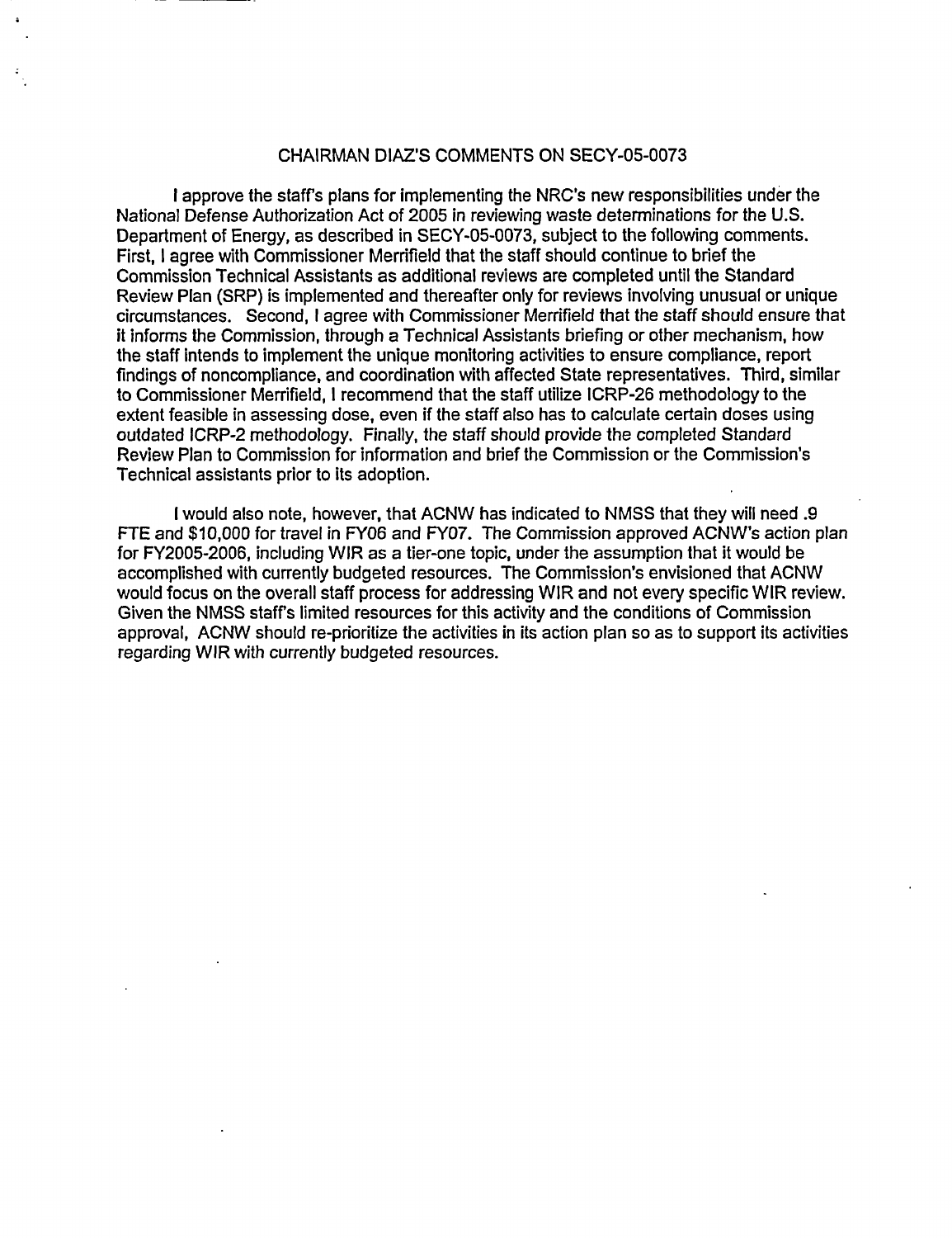# RESPONSE SHEET

| TO:               | Annette Vietti-Cook, Secretary                                                                                                                                                                                                                                             |
|-------------------|----------------------------------------------------------------------------------------------------------------------------------------------------------------------------------------------------------------------------------------------------------------------------|
| FROM:             | <b>COMMISSIONER MCGAFFIGAN</b>                                                                                                                                                                                                                                             |
| <b>SUBJECT:</b>   | SECY-05-0073 - IMPLEMENTATION OF NEW U.S.<br><b>NUCLEAR REGULATORY COMMISSION</b><br><b>RESPONSIBILITIES UNDER THE NATIONAL</b><br>DEFENSE AUTHORIZATION ACT OF 2005 IN<br><b>REVIEWING WASTE DETERMINATIONS FOR THE</b><br><b>U.S. DEPARTMENT OF ENERGY</b><br>w/comments |
|                   | Approved <u>X</u> Disapproved Abstain                                                                                                                                                                                                                                      |
| Not Participating |                                                                                                                                                                                                                                                                            |

COMMENTS:

See attached comments.

**SIGNATURE** *teo,-*  $7, \frac{100}{5}$ 

ہے<br>سطحہ  $\mathsf{D}$ 

Entered on "STARS" Yes  $\angle$  No \_\_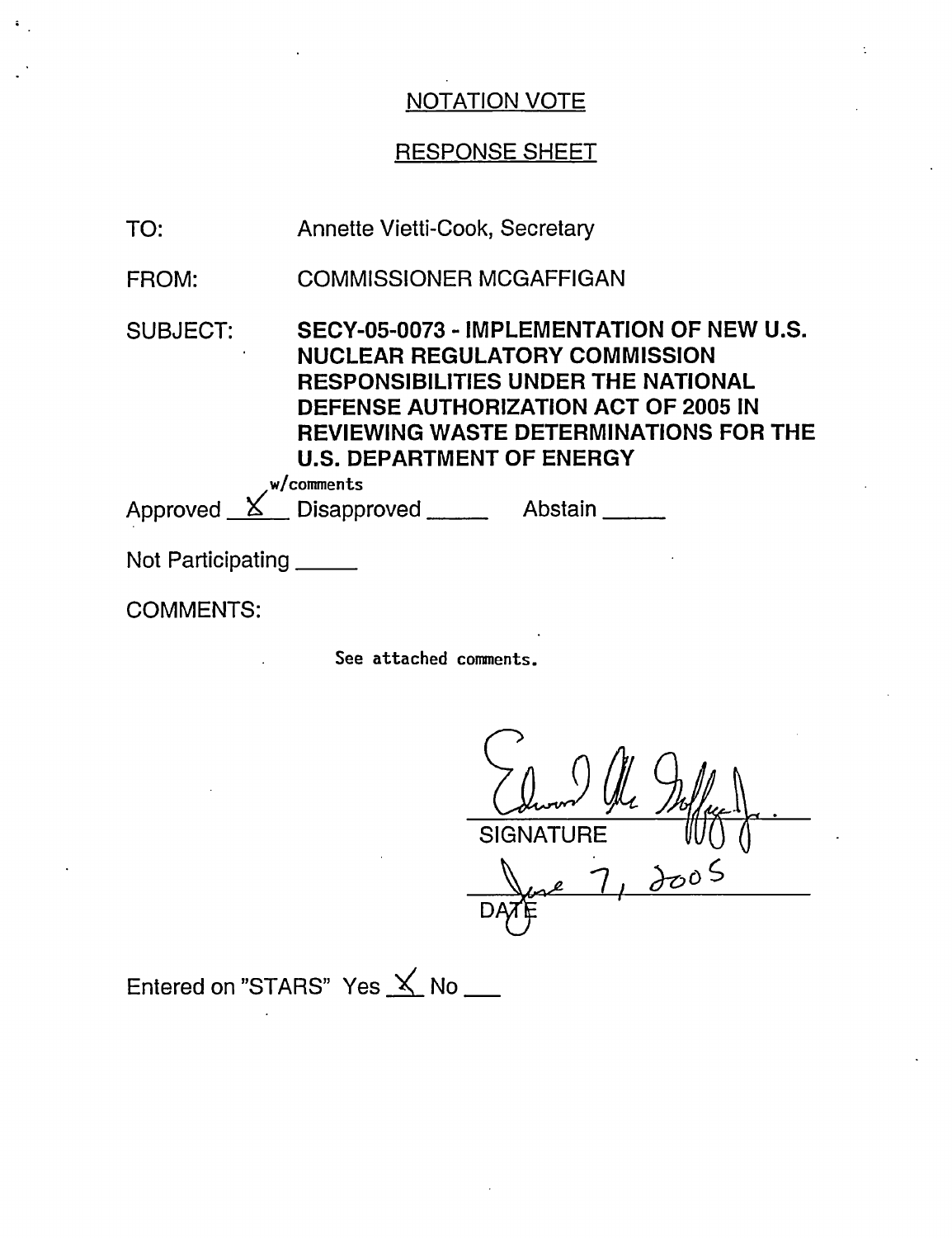### Commissioner McGaffigan's Comments on **SECY-05-0073**

 $\ddot{\cdot}$ 

 $\mathbf{C}$ 

I approve the staffs recommended approach for implementing the NRC's responsibilities under the National Defense Authorization Act of 2005. I believe it is important that the staff endeavor to make interactions with the Department of Energy during the review and monitoring of the waste determinations as open to the public and interested stakeholders as possible. The process outlined by the staff in this paper appears to do just that.

I agree with Commissioner Merrifield that the staff should continue to brief the Commissioner Technical Assistants as reviews are completed until the Standard review plan is implemented. I also agree with Commissioner Merrifield that the staff's approach should include the flexibility to use the latest dose methodologies and calculational methods. The staff should work with OGC to ensure this flexibility is maintained.

ERZ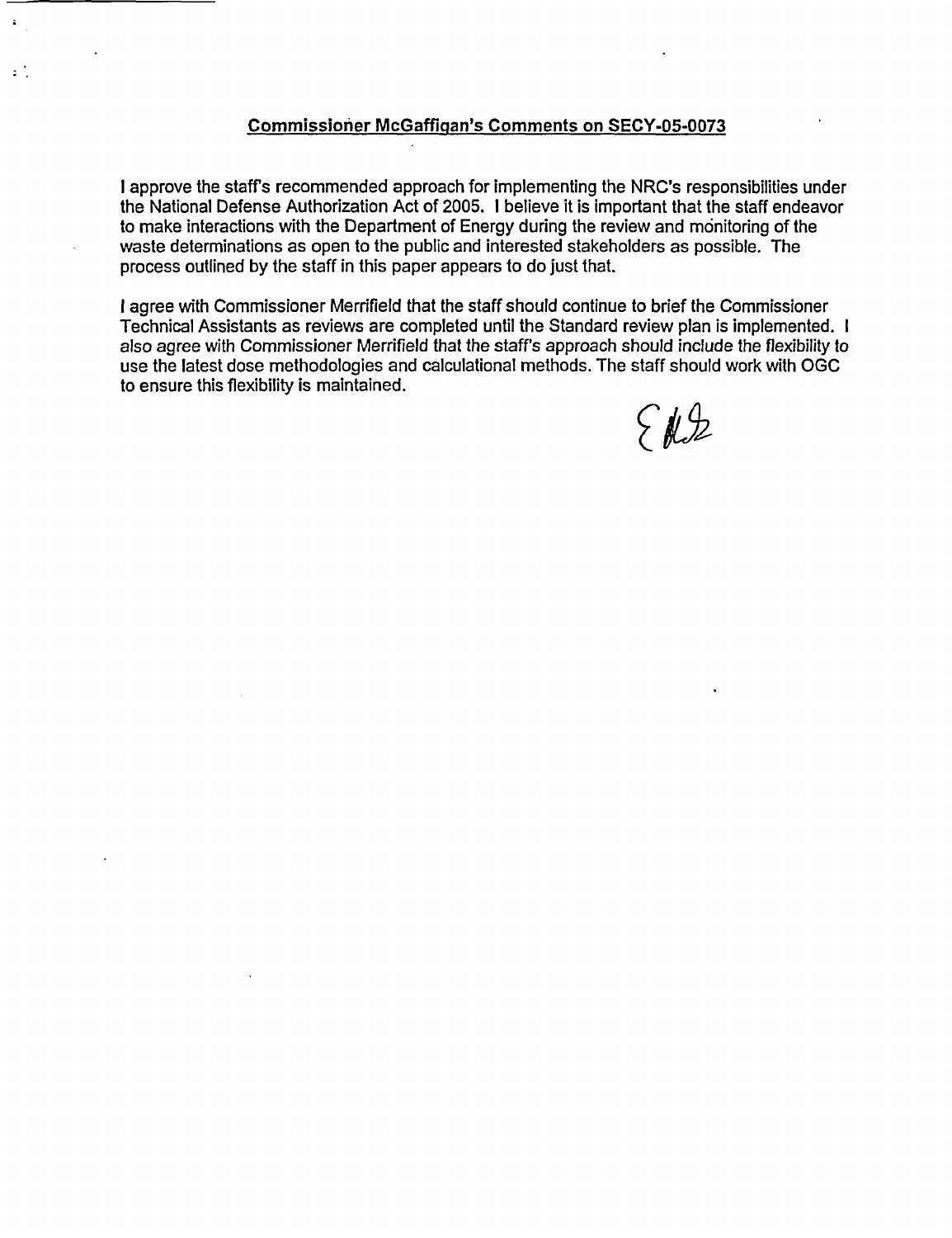# RESPONSE SHEET

| SECY-05-0073 - IMPLEMENTATION OF NEW U.S.<br><b>REVIEWING WASTE DETERMINATIONS FOR THE</b> |  |  |  |  |
|--------------------------------------------------------------------------------------------|--|--|--|--|
|                                                                                            |  |  |  |  |
| Not Participating _____                                                                    |  |  |  |  |
|                                                                                            |  |  |  |  |
|                                                                                            |  |  |  |  |
|                                                                                            |  |  |  |  |

*161111/* ",Z/T I / -X/,\_ **DATE** 

# Entered on "STARS" Yes  $\underline{\mathsf{X}}$  No $\underline{\phantom{A}}$

 $\hat{f}$  and  $\hat{f}$ 

 $\ddot{\phantom{a}}$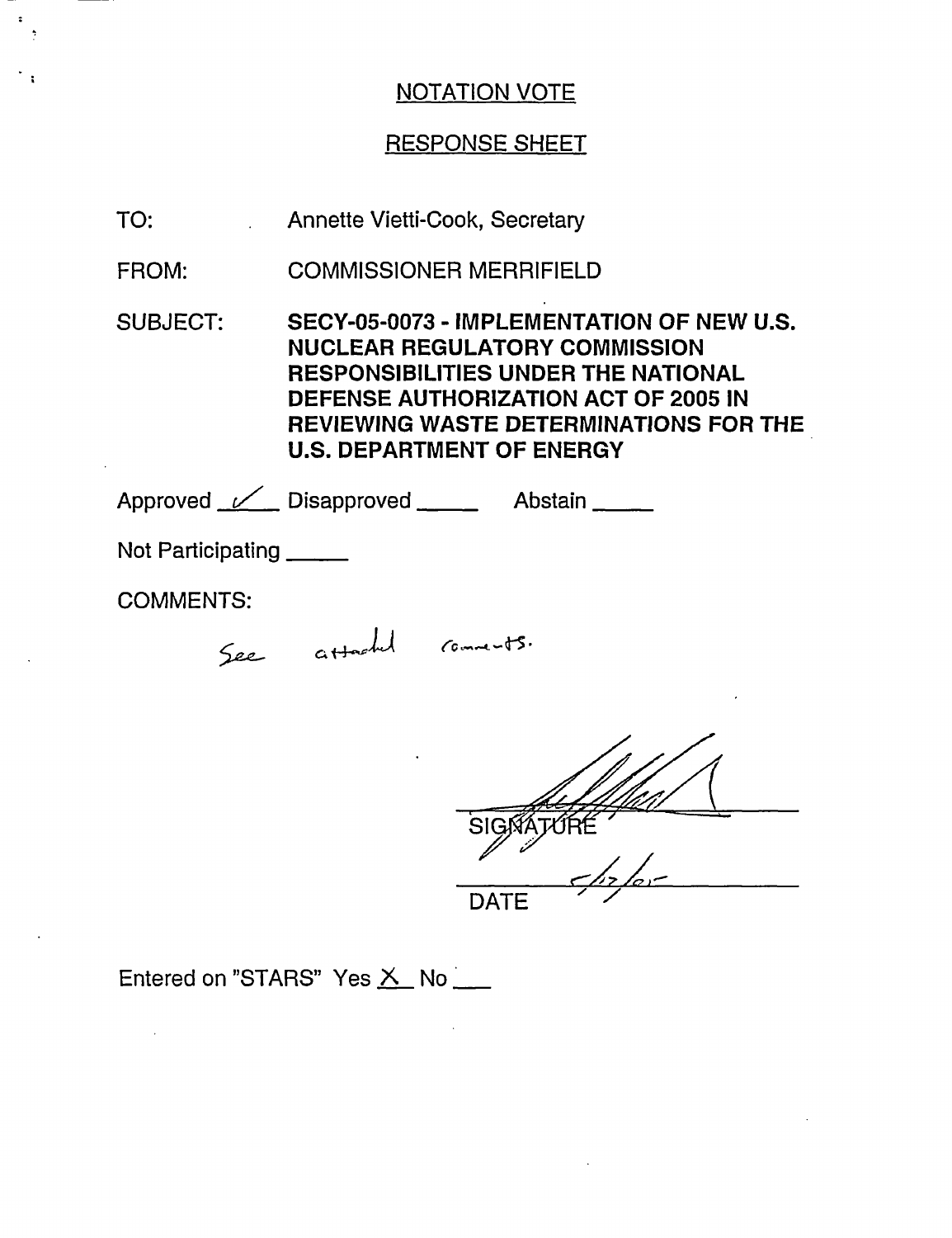#### Comments from Commissioner Merrifield on SECY-05-0073:

I approve, as revised in the following paragraphs, the staff recommendations provided in SECY-05-0073, Implementation of New U.S. Nuclear Regulatory Commission Responsibilities -Under the National Defense Authorization Act of 2005 in Reviewing Waste Determinations for the U.S. Department of Energy.

First, I approve the staff recommendation to transform these activities into the normal review process where the Commission does not need to get involved into the details of the review. The staff proposal is to brief the Commissioner Technical Assistants on the first review and implement a Standard Review Plan. However, the Standard Review Plan is not scheduled to be implemented until sometime in 2006. Because of the high level of Congressional interest in this program, until the Standard Review Plan is implemented, staff should continue to brief the Commission Technical Assistants as additional reviews are completed. Once the Standard Review Plan is implemented, these routine Commissioner Technical Assistants briefings can be limited to reviews involving unusual or unique circumstances. The completed Standard Review Plan should be provided to the Commission for informational purposes. I believe this is also an area that could warrant a future Commission meeting, perhaps just before the Standard Review Plan is completed.

Unique aspects of this Congressional direction include NRC monitoring activities to ensure compliance (with no enforcement authority), findings of noncompliance being reported to Congress, and coordination of our activities with the affected State representatives. If these unique activities are not addressed in the Standard Review Plan, at the appropriate time staff should inform the Commission, either through a Commissioner Technical Assistants briefing or some other mechanism, how the staff intends to implement these additional responsibilities.

However, one aspect of the staff recommendations is of concern. Specifically, the staff plan to implement a very strict interpretation of the performance objectives of 10 CFR 61 (specifically subpart C) and its related guidance. I understand that this position is the most easily defendable position from a plain reading of the Congressional language, but it is not the only defendable position. A strict interpretation of 10 CFR Part 61 and its guidance would provide dose limits of 25 mrem to the whole body, 75 mrem to the thyroid, and 25 mrem to any other organ using the International Commission on Radiological Protection - 2 (ICRP-2) methodology. ICRP-2 methodology represents outdated science and I do not believe that Congress conscientiously directed the Commission to use outdated science. The only reason that 10 CFR Part 61 has not been updated to the latest standards is that the NRC has not licensed a low level waste disposal facility and it was not efficient to expand resources in an area where no NRC activity is occurring. The Commission's current radiological protection requirements use ICRP-26 methodology, which basically uses a standard of 25 mrem total effective dose equivalent (TEDE). I would expect this staff review to use the latest science to the extent practical. Even if for some reason the staff does have to calculate a dose to the thyroid or some other organ, I would expect the calculations to be conducted with the latest proven scientific methods and not be restricted to methods employed in ICRP-2. Staff and OGC should work closely together to ensure that we are not being forced to implement outdated science simply because that is the easiest path to take.

*/* 7 **cs-**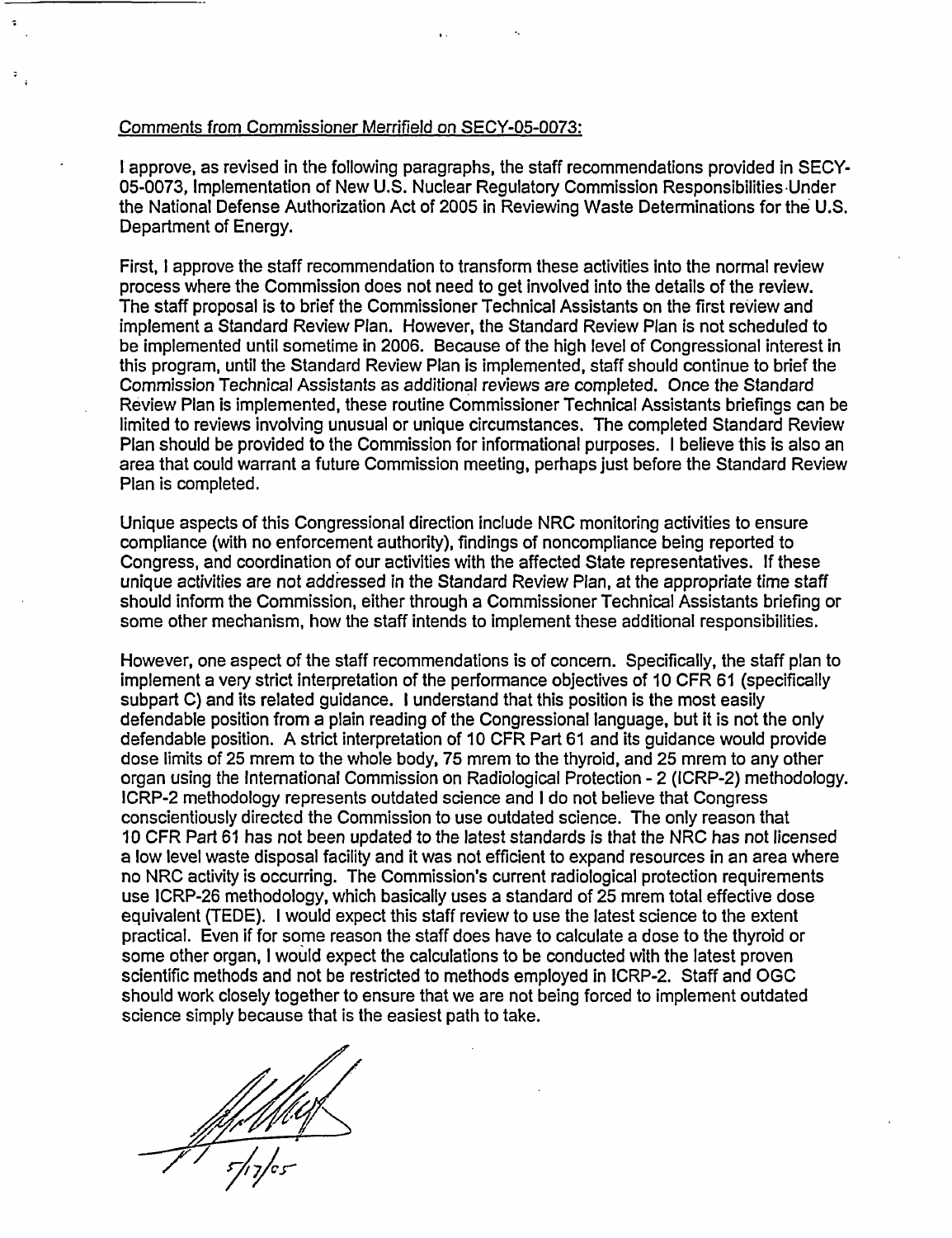# RESPONSE SHEET

TO: Annette Vietti-Cook, Secretary

FROM: COMMISSIONER JACZKO

SUBJECT: SECY-05-0073 - IMPLEMENTATION OF NEW U.S. NUCLEAR REGULATORY COMMISSION RESPONSIBILITIES UNDER THE NATIONAL DEFENSE AUTHORIZATION ACT OF 2005 IN REVIEWING WASTE DETERMINATIONS FOR THE U.S. DEPARTMENT OF ENERGY

Approved <u>XX</u> Disapproved Abstain

Not Participating

COMMENTS:

Please see attached comments.

**SIGNÁT** 

 $\mathbb{C}^{\mathbb{C}}$  $417268$ 

**DATF** 

Entered on "STARS"  $Yes \times No$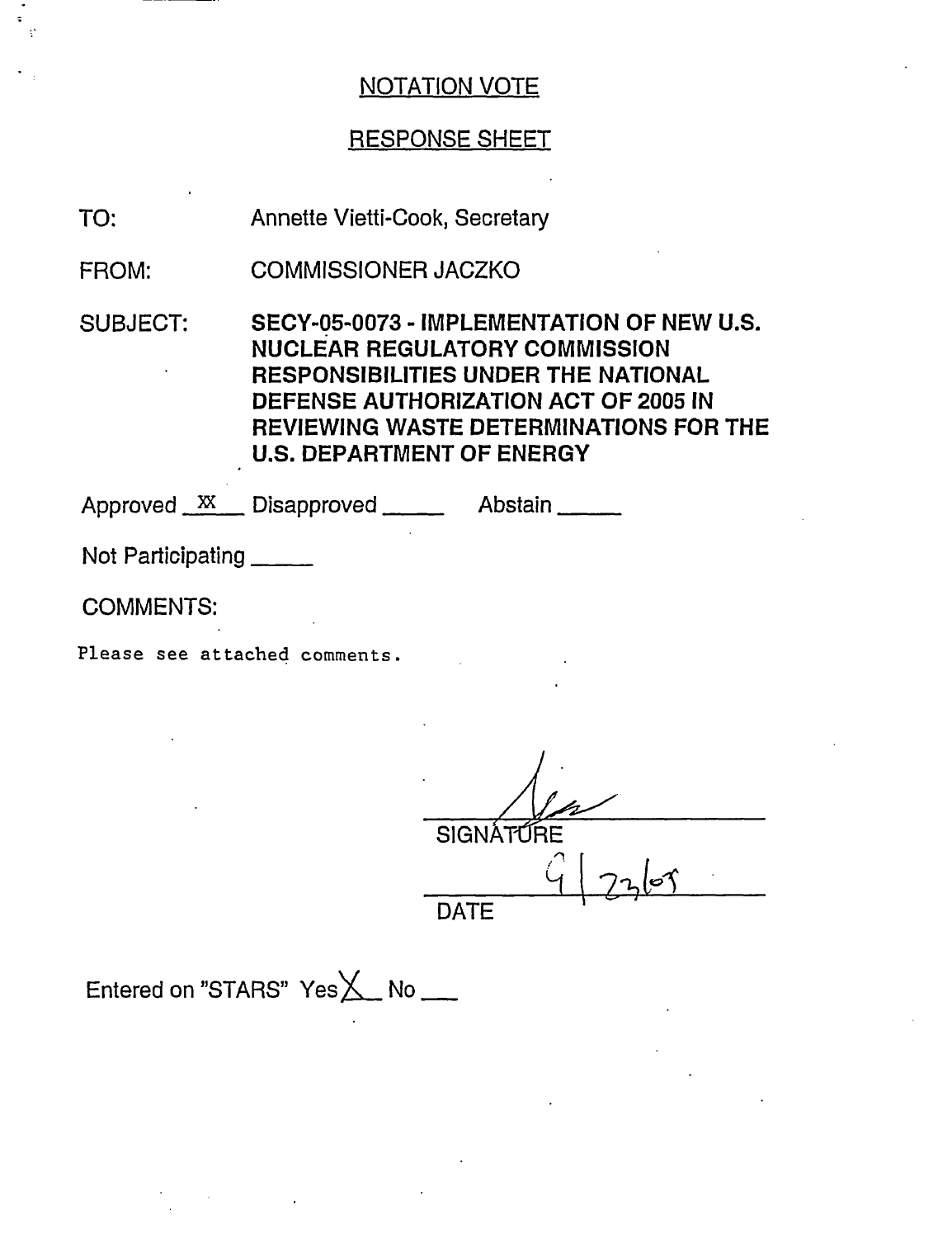#### **Commissioner Jaczko's Comments on SECY-05-0073 Implementation of New U.S. Nuclear Regulatory Commission Responsibilities under the National Defense Authorization Act of 2005 In Reviewing Waste Determinations for the U.S. Department of Energy**

I approve, as modified by the below paragraphs, the staff recommendations in SECY-05-0073 for reviewing U.S. Department of Energy waste determinations under the National Defense Authorization Act (NDAA) of 2005. 1 appreciate the staffs effort in providing this paper to the Commission concerning the implementation of our new responsibilities under the NDAA. I also recognize the difficulty the staff faces in making these waste determinations given that there is no regulatory regime in place and the vague congressional guidance. In addition, the staff, in making its determination on the Department of Energy's waste disposal plans, should ensure that the technical basis for our decisions are transparent, traceable, and complete. Thus, the staff should take the time necessary to complete its reviews to ensure the protection of the public health and safety.

I appreciate the staff's awareness of the need to ensure that its interactions with the DOE are fully open to the public. I agree with the staff that the DOE be treated like a "licensee" in applying the criteria of Management Directive 3.5 for public attendance at meetings involving NRC staff. I do not agree, however, with the use of the guidelines established in SECY-00- 0158, that would allow DOE to proposed alternate criteria for NRC review to potentially have an interaction closed to the public.

I appreciate the staff's comment concerning when it would seek Commission input on future reviews that raise unique policy issues given that we are in the process of determining how the Commission may proceed with implementing its new responsibilities. I believe the staff should provide each technical evaluation report to the Commission for review and approval until the staff has developed, and the Commission has approved, a standard review plan for implementing these new responsibilities under the NDAA.

Gregory B. Jaczko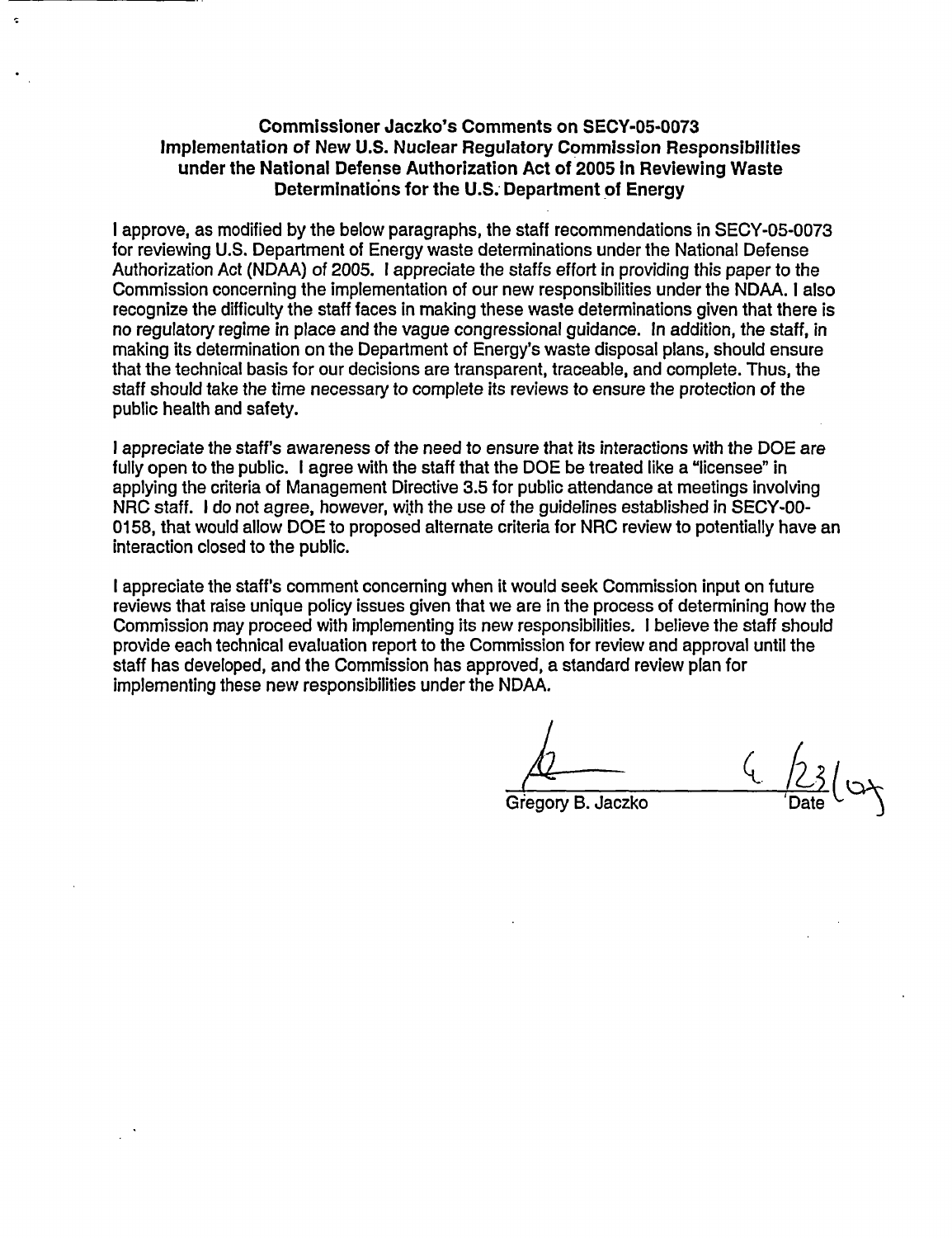# RESPONSE SHEET

- TO: Annette Vietti-Cook, Secretary
- FROM: COMMISSIONER LYONS
- SUBJECT: SECY-05-0073 - IMPLEMENTATION OF NEW U.S. NUCLEAR REGULATORY COMMISSION RESPONSIBILITIES UNDER THE NATIONAL DEFENSE AUTHORIZATION ACT OF 2005 IN REVIEWING WASTE DETERMINATIONS FOR THE U.S. DEPARTMENT OF ENERGY

Approved \_\_<u>X\_\_</u> Disapproved \_\_\_\_\_\_\_\_ Abstair

Not Participating

## COMMENTS:

See attached comments.

SIGNATURE/

DATE

Entered on "STARS" Yes  $\sqrt{N}$  No  $\frac{N}{N}$